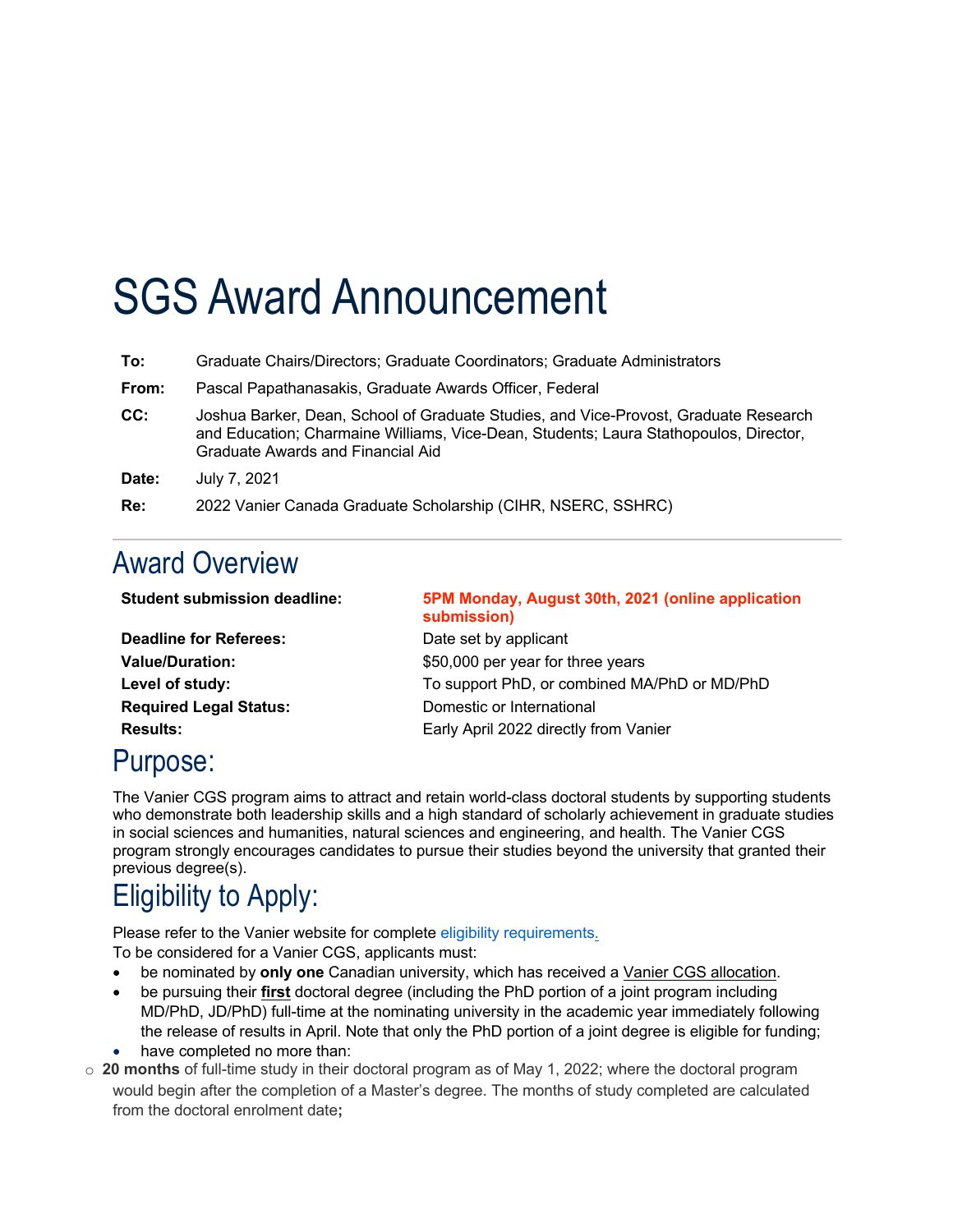- o **32 months** of full-time study in their doctoral program, by May 1, 2022 if:
	- § enrolled in a joint graduate research program, e.g., MD/PhD, MA/PhD, DVM/PhD. Applicants in this category have access to the 32-month window whether or not they were previously enrolled in a Master's program. The months of study are calculated starting from the date on which an applicant is officially registered in the joint program (including the Master's portion of the program).
	- § accelerated directly from a Bachelor's to a PhD (not previously enrolled in a Master's program); The months of study completed are calculated from the doctoral enrolment date.
	- accelerated (Fast-track) from a Master's degree into a Doctoral program without obtaining the Master's degree. The months of study completed are calculated from the original Master's enrolment date.
	- have achieved a first-class average (A-), in **each** of the last two years of full-time study or equivalent;
	- not hold or have held a doctoral-level scholarship or fellowship from CIHR, SSHRC or NSERC to undertake or complete a doctoral program (or combined MA/PhD or MD/PhD)

Note: Applicants may apply to both the Vanier CGS program and another doctoral-level scholarship/fellowship program (e.g. PGS D) under the same or different federal granting agency in the same academic year, provided that the research proposed in each application falls within the mandate of the federal granting agency to which the application is submitted. Candidates who are successful in both competitions will have to choose which award to accept. Applicants being considered for a Vanier CGS may not apply for a CGS Master's award in the same year.

#### Nomination:

Applicants must be nominated by the institution at which they wish to study and hold the award. Applicants seeking institutional nomination must first receive the endorsement of their proposed graduate unit through a local selection process. Applicants seeking this endorsement must submit a completed Vanier CGS application using the ResearchNet application system. Graduate units will view the submitted applications from candidates seeking endorsement via ResearchNet.

**Nomination Letters** must be completed and **signed** by the **Department Head** nominating the candidate (see SGS Instructions to Administrators for guidelines on preparing this letter and candidate selection to be distributed later in July).

### Application Process:

Applicants should refer to the Vanier website for step by step application/nomination instructions. The ResearchNet application will only be accessible to applicants until the published *Institution Internal Deadline* of **Sept 20th at 8pm**, at which time it will go offline.

Applicants **must** complete the entire application process by their *unit's student submission deadline* (which may be earlier than the institution deadline) to be eligible for consideration, this includes:

- contacting their proposed graduate unit regarding their specific student submission deadline and requirements:
- submitting a completed Vanier CGS application via ResearchNet; and all original official transcripts to the graduate unit. (**Reminder:** Institutions will be required to include an evaluation/summary of all foreign transcripts. In order to assist with this task, foreign transcripts submitted by the applicant should be accompanied by a grade legend). NEW (Optional): If a nominee has international transcripts: They may attach a 250-word summary to describe the variations in the grading system from the country of the transcript and the Canadian level equivalents, and/or explain international credentials and equivalencies. The summary should be a PDF document attached at the beginning of their transcripts.